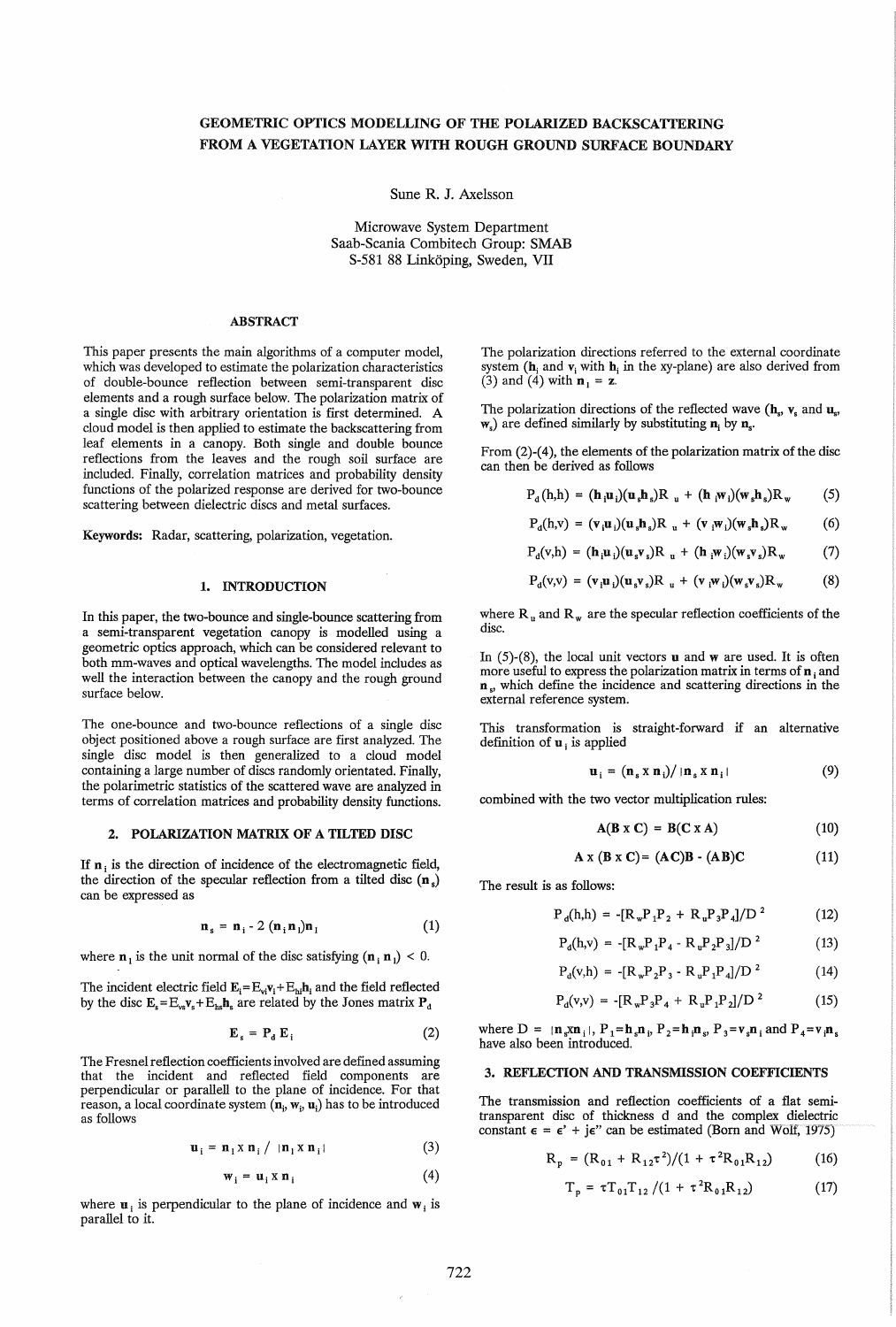where  $p = u$  or w, and  $R_{01}$ ,  $R_{12}$ ,  $T_{01}$ ,  $T_{12}$  are the Fresnel reflection and transmisssion coefficients of the upper and lower surface boundary of the disc, respectively. The transmission factor  $\tau$  is determined by

with

$$
\tau = \exp(j\beta) \tag{18}
$$

$$
\beta = (2\pi d/\lambda)[\epsilon \text{-} \sin^2(\theta_0)]^{1/2} \tag{19}
$$

The dielectric constant  $\epsilon = 4 + i4$  is representative for leaves at 95 GHz (Mätzler and Sume, 1989). From (17), it is found that leaves of most species (d = 0.1 - 0.2 mm) have a significant transmission at 95 GHz. For oblique incidence angles, there are also great differences between  $R_p$  and  $T_p$  for vertical and horizontal polarization as a result of the Brewster angle effect.

As an example, Table 1 shows the phase differences between the parallel and perpendicular polarization components of  $R_p$ and T<sub>p</sub> for d=0.2 mm,  $\lambda = 3$  mm and  $\epsilon = 4 + j4$ . The phase difference of the transmission coefficients is only a few degrees for most angles of incidence.

TABLE 1. Phase angle difference (degrees) between the reflection coefficients for vertical and horizontal polarization and that of the transmission coefficients (d=0.2 mm,  $\lambda$ =3 mm and  $\epsilon = 4 + j4$ ).

INCIDENCE ANGLE PHASE ANGLE DIFFERENCE

| $($ Deg. $)$ | Reflection | Transmission |
|--------------|------------|--------------|
| 0            | $-180.0$   | 0.0          |
| 30           | $-176.3$   | 1.0          |
| 45           | $-169.3$   | 2.6          |
| 60           | $-144.1$   | 4.9          |
| 75           | $-55.3$    | 11.7         |
| 85           | $-18.8$    | 28.0         |

The phase difference of the reflected components is 180 degrees for  $\hat{\theta}_0 = 0$  but is gradually reduced at oblique incidence (75 and 85 degrees in Table 1). For metal surfaces, however, the 180 degree difference remains for all angles of incidence. This displays the well-known polarization change from right-handed to left-handed rotation (and vice versa) when a circularly polarized wave is reflected by a metal surface. At oblique reflection from a dielectric surface with losses, the scattered wave contains both components.

## 4. MULTIPLE SCATTERING BETWEEN DISCS

The computation procedure for single reflection can also be extended to multiple scattering between discs with positions and inclinations that make multiple reflections between them possible. The scattering direction of the first reflection then defines the incidence direction of the second one  $(n_{i2} = n_{s1})$ and the procedure is repeated. After N reflections, the polarization matrix is defined by

$$
\mathbf{P} = \mathbf{P}_N \dots \mathbf{P}_2 \mathbf{P}_1 \tag{20}
$$

By the use of  $(5)-(20)$ , it is possible to compare the phase difference between the vertical and horizontal components of a two-bounce reflected wave, which is detected by a monostatic radar. The surface normals are assumed to be spherically directed by random but linked together so that the two-bounce reflected wave between two discs is directed back towards the radar receiver. See Figure 1.

For metal discs the phase difference is close to 0 degrees after a two-bounce reflection, because each reflection turns the phase difference about 180 degrees. The two-bounce reflected signal has then approximately the same type of circular polarization as the transmitted (left-handed or right-handed), while the polarization state is reversed for an odd number of reflections.

For dielectric objects with losses, the phase difference is spread out over a much wider angular interval. As a consequence, the two-bounce reflected wave from dielectric objects of random orientation contain both left circular and right circular components, even if the incident wave is right-handed or lefthanded polarized.

The reflection between a metal plate and a dielectric disc shows phase difference distributions, which have the same peaks as for double-bounce scattering between two metal discs. The side-lobe level is increased significantly, however.

## 5. GROUND SURFACE SCATTERING

In order to describe the polarization matrix of two-bounce reflection between a disc and bare ground, the scattering of rough surfaces has to be discussed.

Let us confine the discussion to the situation when the radii of curvature of the surface undulations are of the order of a wavelength or more, which justifies the use of the stationary phase approximation; see Ulaby et al. (1982) and Tsang et al. (1985) for a more detailed discussion.

When the stationary phase condition is satisfied, the surface normal is defined by

$$
\mathbf{n}_1 = (\mathbf{n}_s - \mathbf{n}_i) / ||\mathbf{n}_s - \mathbf{n}_i|| \tag{21}
$$

and the elements of of the scattering matrix S can be expressed as

$$
S_{pq} = -(\mathrm{j}k_0 \cos(\theta_{is})/2\pi) \mathbb{I} P_{pq} \tag{22}
$$

where I is the surface integral

with

 $I = \int \exp(iar_1)dS_1$ (23)

$$
\mathbf{q} = k_0(\mathbf{n}_i \cdot \mathbf{n}_s) \tag{24}
$$

The angle  $\theta_{is}$  is the local angle of incidence at the stationary phase points of the ground surface. From (21), it is found that

$$
\cos(\theta_{is}) = -\mathbf{n}_i \mathbf{n}_i = (1 - \mathbf{n}_i \mathbf{n}_s) / |\mathbf{n}_s - \mathbf{n}_i|
$$
 (25)

The matrix element  $P_{p,q}$  is defined by (12)-(15). However,  $R_u$ and  $R_w$  now represent the Fresnel reflection coefficients of the ground surface and are defined by its complex dielectric constant.

From Tsang et al. (1985), the correlation products of the scattering matrix elements are then given by

$$
\langle S_{pq} S_{mn}^* \rangle = A (k_0 q / q_z^2)^2 \cos^2(\theta_{is}) p(h_x, h_y) P_{pq} P_{mn}^* (26)
$$

where  $p(h_x,h_y)$  is the probability density function of the surface slopes in the x- and y-directions, respectively. The local slopes at the specular points  $h_x$  and  $h_y$  are obtained from

$$
h_x = -q_x/q_z \tag{27}
$$

$$
h_{\nu} = -q_{\nu}/q_{z} \tag{28}
$$

where  $q_x$ ,  $q_y$  and  $q_z$  are defined by (24).

#### 6. DOUBLE-BOUNCE INTERACTION

Let us now consider the scattering from a tilted disc, which is positioned above a rough scattering ground surface. Looking at two-bounce scattering, we notice that there are two different paths of propagation: (i) via the disc and the ground, and (ii) via the ground and the disc, respectively.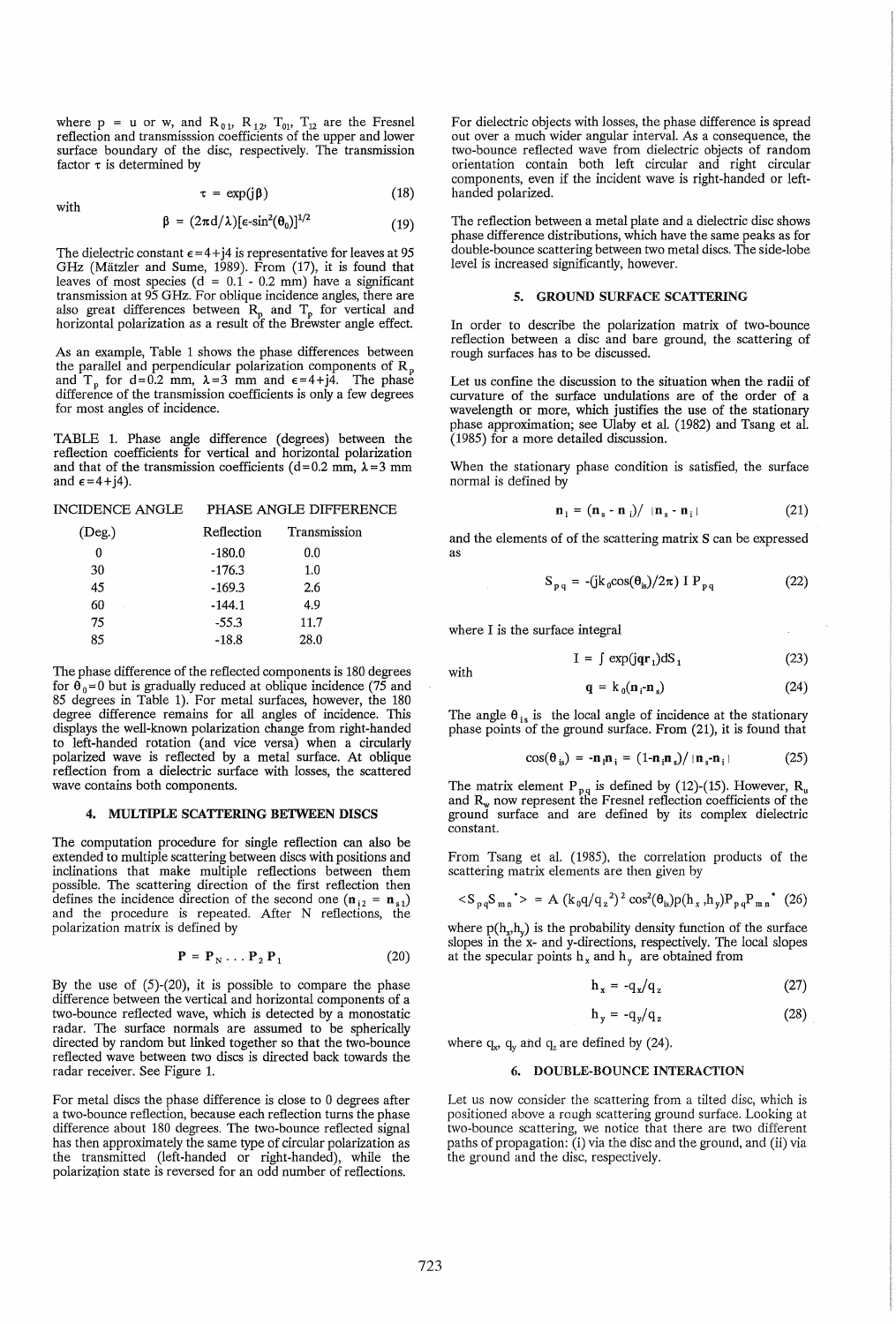For a mono-static radar  $(n_s = -n_i)$ , the scattering matrix of the double-bounce reflection can then be written as

$$
\mathbf{S} = -(\mathbf{j}k_0/2\pi) \mathbf{I} \cos(\theta_{is}) \mathbf{P} \tag{29}
$$

where the polarization matrix  $P$  is now defined as

$$
\mathbf{P} = [\mathbf{P}_{g}(\mathbf{n}_{s\cdot\boldsymbol{\theta}} - \mathbf{n}_{i}) \mathbf{P}_{d}(\mathbf{n}_{i}, \mathbf{n}_{s\cdot\boldsymbol{\theta}}) + \mathbf{P}_{d}(-\mathbf{n}_{s\cdot\boldsymbol{\theta}} - \mathbf{n}_{i}) \mathbf{P}_{g}(\mathbf{n}_{i}, -\mathbf{n}_{s\cdot\boldsymbol{\theta}})] \quad (30)
$$

The matrices  $P_{g}$  and  $P_{d}$  are the polarization matrices of the ground and the disc, respectively, and  $n_{sd}$  is the scattering direction of the disc as defined by (1). The principle of reciprocity makes the two matrix products of (30) equal.

The correlation products of S are then from (26)

$$
\langle S_{pq} S_{mn}^{\quad \, *}\rangle \, = \, A \, \left(k_{q} q / q_{z}^{2}\right)^{2} \cos^{2}(\theta_{is}) p(h_{x}, h_{y}) P_{pq} P_{mn}^{\quad \, *}\,\, (31)
$$

where q is now defined by  $q = k_0(n_{sd} - n_s)$  and  $h_x$ ,  $h_y$  by (27)-(28).

The area A in (31) denotes the spot on the ground surface, which is illuminated by the specular reflection via the disc. If the single-sided area of the disc  $A_0$  is introduced, we derive from the geometry

$$
A = A_0 \cos(\theta_{id}) / \cos(\theta_{ig})
$$
 (32)

where  $\theta_{id}$  represents the incidence angle of  $n_i$  at the disc and  $\theta_{i}$  is the incidence angle of the wave reflected by the disc and propagating towards the ground surface in the direction  $\mathbf{n}_{sd}$ . Obviously  $cos(\theta_{id}) = -n_i n_i$  and  $cos(\theta_{ig}) = -n_{sd} z$ .

The average radar cross-section of the two-bounce reflection of the disc via the ground and reversely from the ground via the disc is

$$
\sigma_{pq} = 4\pi \langle S_{pq} S_{pq}^* \rangle \tag{33}
$$

Insertion of (31) into (33) gives the radar cross-sections  $\sigma_{pq}$  of the two-bounce reflection of the disc/ground.

An equivalent backscattering radar cross-section per unit area of the disc, representing the double reflection between the disc and the rough surface, is obtained from

$$
\sigma_{pq}^0 = \sigma_{pq} / A_0 \tag{34}
$$

In the above expressions, the unit normal of the disc was assumed to be fixed. The corresponding relationship for a random unit normal direction is given by

$$
\langle \sigma_{pq} \rangle = \int p(\mathbf{n}_1) \sigma_{pq}(\mathbf{n}_1) \, d\Omega_1 \tag{35}
$$

where  $p(n_1)$  is the probability density function and the integration is performed over  $4\pi$ .

The above results can be generalized to a cloud of discs. In the mm-wave band, this is a useful model of backscattering from a leaf canopy.

The leaf direction statistics highly depend on the type of vegetation and its state of development. When the leaf normal has a spherical distribution, all directions have the same probability. In that case,

$$
p(\mathbf{n}_i) = 1/4\pi \tag{36}
$$

When the mean direction of the leaf normal is horizontal (i.e. vertical leaves in average), we can use, for instance

$$
p(\mathbf{n}_1) = (3/8\pi) \sin^2(\theta_1) \tag{37}
$$

to model the performance.

An alternative is

$$
p(\mathbf{n}_1) = (15/32\pi)\sin^4(\theta_1) \tag{38}
$$

giving a more narrow distribution.

In the case of vertical mean normal direction (i.e. horizontal leaves in average), we can apply

$$
p(n_1) = [(n+2)/8\pi] \cos^{n}(\theta_1/2)
$$
 (39)

where n is an integer. Figure 2 shows the shapes of  $p(n_1)$  for (36), (38) and (39) for  $n=4$  and  $n=10$ .

### 7. SINGLE BACKSCATIERING FROM VEGETATION

#### 7.1 General model

The leaf area of a vegetation canopy is usually characterized by the leaf-area-index (LAI), which means the total leaf area (oneside) per unit area of the ground. If h is the canopy height, the ratio LAI/h is the leaf area per unit volume.

The radar cross-section per unit area of the ground can be expressed as a sum of three components

$$
\sigma^0 = \tau_c \sigma_s^0 + \sigma_v^0 + \sigma_{sv}^0 \tag{40}
$$

where  $\sigma_s$ <sup>0</sup> represents the backscattering of the rough soilsurface,  $\sigma_v^0$  is the volume scattering from the canopy and  $\sigma_{sv}^0$ is the scattering due to the interaction between the surface and the canopy elements.

The factor  $\tau_c$  is the transmission factor of the canopy (twoways), which can be expressed for mono-static radar as

$$
\tau_c = \left(\tau_e^2 + \tau_0 - 2\tau_0 \tau_e\right) / \left(1 - \tau_0\right) \tag{41}
$$

where  $\tau_e$  is the one-way transmission factor of the vegetation canopy and  $\tau_0$  is the corresponding transmission factor when the leaves are considered opaque.

Hence,  $\tau_e$  and  $\tau_0$  can be written as

$$
\tau_e = \exp(-k_e h / \cos(\theta_i) \tag{42}
$$

$$
\tau_0 = \exp(-k_0 h / \cos(\theta_i) \tag{43}
$$

The coefficients  $k_0$  and  $k_e$  are given by

$$
k_0(\mathbf{n}_i) = (LAI/h) \int |\mathbf{n}_i \mathbf{n}_i| p(\mathbf{n}_i) d\Omega_i \tag{44}
$$

$$
k_e(\mathbf{n}_i) = (LAI/h) \int |\mathbf{n}_i \mathbf{n}_1| [1 - T_i(\mathbf{n}_i, \mathbf{n}_1)] p(\mathbf{n}_1) d\Omega_1 \quad (45)
$$

where  $T_1(n_p, n_l)$  is the power transmission factor of the leaf derived from (17) with  $T_1 = |T_p|^2$  for p= u or w.

As a consequence of  $(45)$ , k<sub>e</sub> depends on the polarization as well.

For opaque leaves, in particular,  $\tau_e = \tau_0$ . From (41) follows

τ,

$$
= \tau_0 \tag{46}
$$

For bistatic scattering, the two-paths transmission factor is instead

$$
\tau_c(\mathbf{n}_i, \mathbf{n}_s) = \tau_e(\mathbf{n}_i)\tau_e(\mathbf{n}_s) = \exp[-k_e h(1/\cos(\theta_i) + 1/\cos(\theta_s)] \quad (47)
$$

which for  $n_s = -n_i$  (mono-static radar) gives

$$
\tau_c(\mathbf{n}_i - \mathbf{n}_i) = \tau_e^2 \tag{48}
$$

For opaque leaves, the bistatic expression gives in the monostatic limit

$$
\tau_c(\mathbf{n}_i - \mathbf{n}_i) = \tau_0^2 \tag{49}
$$

Comparison between (46) and (49) shows a significant deviation.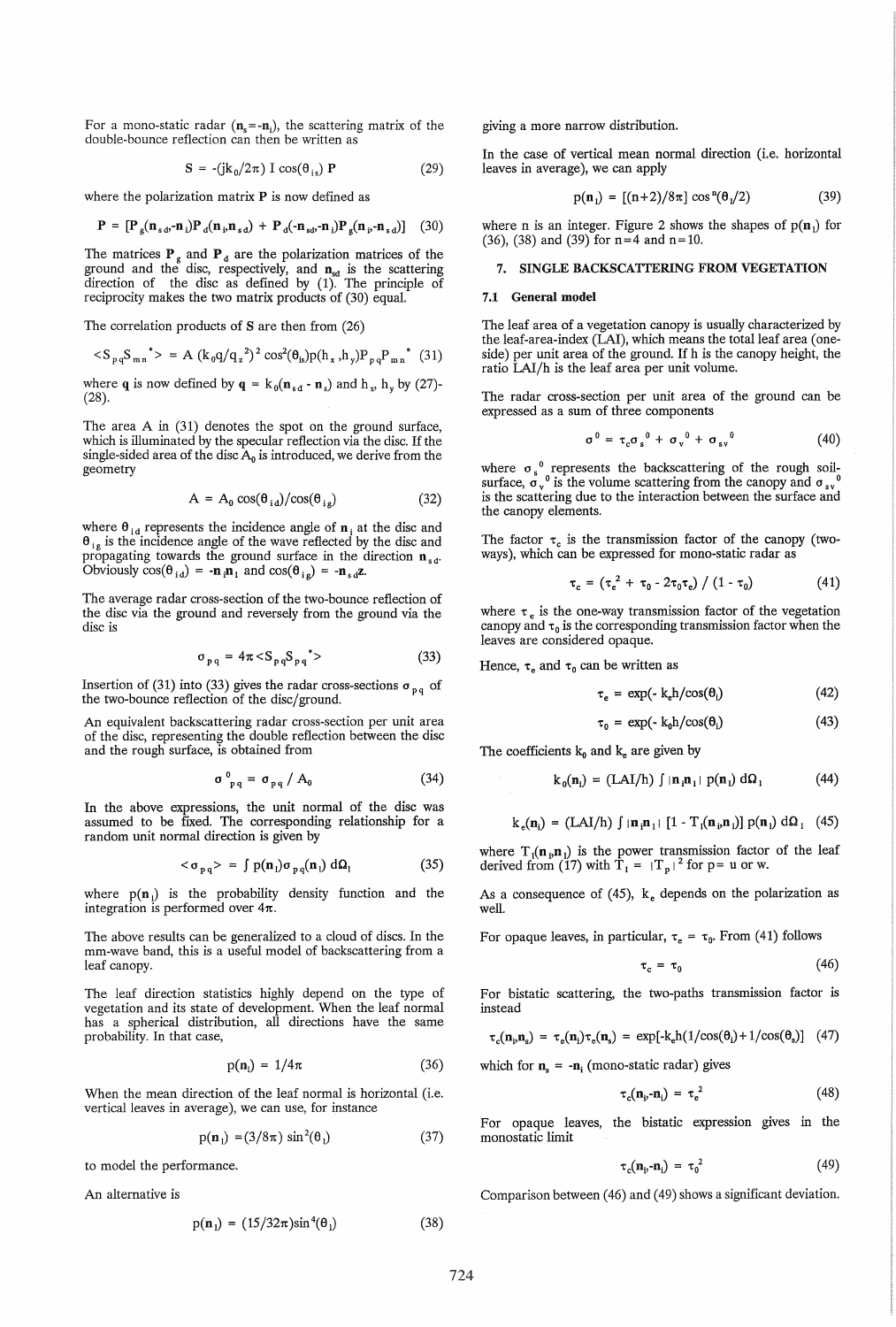This is due to the fact that (47)-(49) are based on the assumption that the positions of the leaf elements in the upward and down-ward paths are statistically independent. This is not true for the monostatic radar, where the same path is used in both directions. For geometric-optics propagation, (41) should therefore be used instead of (48). When  $\tau_0 \lt \lt \tau_e$ , however, (41) is approaching (48).

The average radar cross-section of a disc or a leaf can be expressed as follows (Axelsson, 1991)

$$
\langle \sigma_{1}(\mathbf{n}_{i}) \rangle = \pi A_{0} \rho_{0}^{2} \left[ p(\mathbf{n}_{i}) + p(-\mathbf{n}_{i}) \right] \tag{50}
$$

where  $A_0$  is the mean leaf area (one-side) and  $\rho_0^2 = |R_p|^2$  is the power reflection coefficient of the leaf according to (16) at perpendicular direction of incidence.

Eq.(50) is a good approximation even when the leaf is slightly curved, provided that the main beam of reflection ( $\Delta\Omega_0$ ) is much smaller than the beam generated by the random distribution of the leaf normal direction.

The volume scattering component  $\sigma_{\nu}^{\ 0}$  can be estimated, if we first consider a scattering layer of thickness dz at z. The contribution is then given by

$$
d\sigma_v^0 = (LAI/hA_0) < \sigma_l(n_i) > \tau_c(z, \theta_i) dz
$$
 (51)

After integration from  $z=0$  to  $z=h$  and use of (50), we obtain

$$
\sigma_v^0 = (LAI/h)\pi \rho_0^2 K_2 f \tau_c(z, \theta_i) dz
$$
 (52)

where  $K_2 = p(n_i) + p(-n_i)$ .

After insertion of (41)-(43) into (52) and series development of the factor  $(1-\tau_0)^{-1} = 1 + \tau_0 + {\tau_0}^2 + {\tau_0}^3 + ...$ , the following solution of the integral is derived

$$
\int \tau_c(z, \theta_i) dz = \Sigma \left( I_{1n} + I_{2n} - 2I_{3n} \right) \tag{53}
$$

where the integration is from 0 to h and the summation from  $n = 0$  to infinity.

The terms  $I_{kn}$  are defined as follows

$$
I_{kn} = [1-\exp(-A_{kn}h/\cos(\theta_i)]\cos(\theta_i)/A_{kn} \qquad (54)
$$

where  $k = 1, 2, 3$  and

$$
A_{1n} = 2k_e + nk_0 \tag{55a}
$$

$$
A_{2n} = (n+1)k_0 \t\t(55b)
$$

 $(FF)$ 

$$
A_{3n} = k_e + (n+1)k_0 \tag{55c}
$$

# 7.2 Opaque leaves

For opaque leaves,  $k_e = k_0$ , which means  $A_{1n} = A_{2n} = (n+2)k_0$ and  $\hat{A}_{2n} = (n+1)k_0$ . Insertion into (53) shows that the sum ends up with the term  $I_{20}$ , or

$$
\int \tau_c(z,\theta_i) dz = [1-\exp[-k_0 h/\cos(\theta_i)]\cos(\theta_i)/k_0 \qquad (56)
$$

which can be obtained more directly by integrating (46).

Insertion of (44) and (56) into (52) then yields

$$
\sigma_v^0 = \pi \rho_0^2 (K_2/K_1) \cos(\theta_1) [1 - \exp(-K_1 LAI/\cos(\theta_1)] \quad (57)
$$

where  $K_2 = p(n_i) + p(-n_i)$  and

$$
K_1 = \langle |\mathbf{n}_i \mathbf{n}_1| \rangle = \int |\mathbf{n}_i \mathbf{n}_1| p(\mathbf{n}_1) d\Omega_1 \tag{58}
$$

For non-uniform leaf orientation, the factors  $K_1$  and  $K_2$  introduce a modified dependence on the angle of incidence.

In particular, for spherical distribution of the normal direction  $K_1 = \langle |\mathbf{n}_i \mathbf{n}_1| \rangle = 0.5$  and  $K_2 = 1/2\pi$ . After insertion into (57) follows

$$
\sigma_{\nu}^0(\mathbf{n}_i) = \rho_0^2 \cos(\theta_i) \left[1 - \exp(-LAI/(2\cos\theta_i))\right] \qquad (59)
$$

which is displayed in Figure 3.

#### 8. DOUBLE BOUNCE INTERACTION GROUND/LEAVES

The two-bounce radar cross-section of an individual leaf with unit normal  $\mathbf{n}_1$  and located at z is

$$
\sigma_2(z, n_{i}, n_{i}) = \sigma_{p_{i}, q} \tau_1 \tau_2 \tau_3 \tag{60}
$$

where  $\sigma_{p,q}$  is the two-bounce radar cross-section of a single disc according to (30)-(33) and the transmission factors are defined by

$$
\tau_{k}(z, n_{i}) = \exp(-k_{ek}r_{k}) \qquad (61)
$$

$$
r_1 = (h - z) / \cos(\theta_i) \tag{62}
$$

$$
r_2 = z / \cos(\theta_s) \tag{63}
$$

$$
r_3 = h / \cos(\theta_i) \tag{64}
$$

In (61),  $k_{e1} = k_{e3} = k_e(n_i)$  and  $k_{e2} = k_e(n_{sd})$ , where the unit vector  $n_{sd}$  represents the scattering direction of the leaf according to (1), and  $cos(\theta_s) = -\mathbf{z}\mathbf{n}_{sd}$  where  $\mathbf{z}\mathbf{n}_{sd} < 0$  is the condition for reflection towards the ground surface.

The average value of  $\sigma_2$  with respect to the leaf inclination yields

$$
\langle \sigma_2(z, \mathbf{n}_p, \mathbf{n}_1) \rangle = \tau_1 \tau_3 \langle \tau_2 \sigma_{pq} \rangle \tag{65}
$$

The volume-scattering per unit volume is then  $N < \sigma_2(z, n_i, n_l)$ i.e.

$$
\sigma_{2\nu}(z, \mathbf{n}_{\nu}, \mathbf{n}_{\nu}) = [LAI/(hA_0)] < \sigma_2(z, \mathbf{n}_{\nu}, \mathbf{n}_{\nu})
$$
 (66)

The total two-bounce contribution per unit area ground is obtained by integrating (66) from  $z=0$  to  $z=h$  and  $n_1$  over  $4\pi$ .

$$
\sigma_2^0(\mathbf{n}_i) = \int \sigma_2 \sqrt{z} \cdot \mathbf{n}_i \cdot \mathbf{n}_i \, dz = (\text{LAI}/\text{hA}_0) \int \tau_1 \tau_3 < \tau_2 \sigma_{pq} > dz =
$$
\n
$$
= (\text{LAI}/\text{hA}_0) \int \tau_1 \tau_3 \int p(\mathbf{n}_i) \tau_2 \sigma_{pq}(\mathbf{n}_i \cdot \mathbf{n}_i) \, d\Omega_i \, dz \tag{67}
$$

Figure 4 shows as an example the  $\sigma_v^0$  and  $\sigma_2^0$  components of a canopy of opaque discs according to Eqs. (59) and (67). The probability density function  $p(h_x h_y)$  of (31) is assumed Gaussian with rms slope  $m = 0.4$ .

Comparisons between the predictions of Figure 4 and measured data that are available at 95 GHz show a reasonable agreement. In particular, the inclusion of two-bounce scattering makes it possible to explain the cross-polarization response, which usually is about 10 dB below the co-linear ones.

### 9. DOUBLE BOUNCES BETWEEEN LEAVES

The technique developed above can be extended to the modelling of two-bounce scattering between individual leaf elements. The numerical difficulties will increase, however, because a double integration with respect to z is required.

The leaf canopy is then divided into two thin layers of thickness  $dz_1$  and  $dz_2$ . First, the two-bounce scattering between an individual leaf in the layer  $(z_1, z_1 + dz_1)$  and the leaves in the layer  $(z_2, z_2 + dz_2)$  are studied similarly as shown by (60)-(64) and (30)-(33). The two-bounce scattering matrix of (30) is modified as follows

$$
\mathbf{P} = \left[\mathbf{P}_d(\mathbf{n}_{sd}, \mathbf{n}_i)\mathbf{P}_d(\mathbf{n}_{i}, \mathbf{n}_{sd}) + \mathbf{P}_d(\mathbf{n}_{sd}, \mathbf{n}_i)\mathbf{P}_d(\mathbf{n}_{i}, \mathbf{n}_{sd})\right] (68)
$$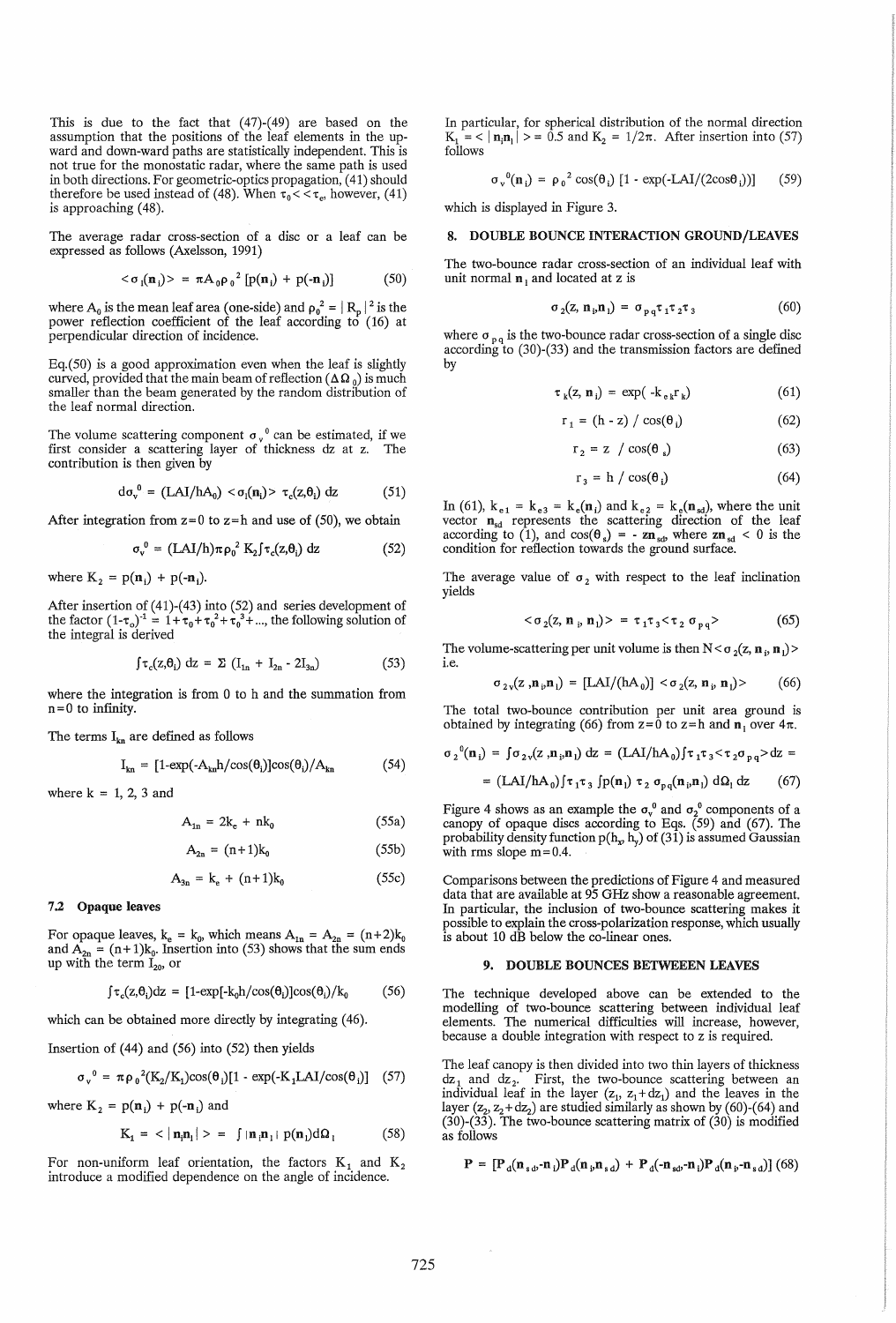and the illuminated surface A of (31) and (32) is multiplied by a factor  $k_e(n_{sd})dz_2$  adjusting that leaves in a layer of thickness  $dz_2$  cover only a small part of the xy-plane.

The probability density function  $p(h_x, h_y)$  of (31) now describes the distribution of leaf slopes and is obtained from  $p(n_1)$ .

The transmission distances of (62)-(64) are also modified

$$
r_1 = (h-z_1)/\cos(\theta_i) \tag{69}
$$

$$
r_2 = (z_1 - z_2) / \cos(\theta_s) \tag{70}
$$

$$
r_3 = (h-z_2)/\cos\theta_i \tag{71}
$$

The two-bounce contribution from layer  $(z_2, z_2+dz_2)$  and the canopy above  $(z_1 = z_2$  to  $z_1 = h$ ) is then computed from (61) and (67). The total two-bounce leaf-to-Ieaf scattering from the whole vegetation layer is finally derived by integration with respect to  $z_2$  (from 0 to h).

### 10. CORRELATION MATRIX

#### 10.1 Scattering matrix elements

For distributed targets having a large number of subreflectors, of which no one is giving a dominating response, the elements of the instantaneous scattering matrix become random variables with Gaussian distribution and zero means.

For a mono-static radar, the reciprocity relationship  $S_{21} = -S_{12}$  can be applied. The polarimetric statistics are then defined by the correlation matrix (3x3)

$$
\mathbf{C} = \langle \mathbf{Y} \, \mathbf{Y}^{\ast} \rangle \tag{72}
$$

where

$$
Y^{\mathrm{T}} = (S_{11}, S_{12}, S_{22}) \tag{73}
$$

Hence, C is given by

$$
C = \begin{bmatrix} < |S_{11}|^2 > < S_{11}S_{12} > < S_{11}S_{22} > \\ < S_{12}S_{11} > < |S_{12}|^2 > < S_{12}S_{22} > \\ < S_{22}S_{11} > < S_{22}S_{12} > < |S_{22}|^2 > \end{bmatrix} \tag{74}
$$

Computer calculations show that the normalized correlation matrix of double bounce scattering between leaves with spherical leaf normal distribution is given by

$$
\mathbf{C} = \begin{bmatrix} 1.0000 & 0.0000 & -0.51 + j0.0018 \\ 0.000 & 0.2432 & 0.0000 \\ -0.51 - j0.0018 & 0.0000 & 1.0039 \end{bmatrix}
$$
 (75a)

when  $\epsilon = 4 + j4$ ,  $\lambda = 3$  mm, d=0.2 mm.

The corresponding correlation matrix of two-bounce reflection between spherically distributed metal discs is

$$
\mathbf{C} = \begin{bmatrix} 1.0000 & 0.0000 & 1.0000 \\ 0.0000 & 1.0000 & 0.0000 \\ 1.0000 & 0.0000 & 1.0000 \end{bmatrix}
$$
(75b)

Let us also compare with the correlation matrix of two-bounce reflection between pairs of metal/dielectric discs

|       | 1.0000           | 0.000  | $0.52 + j0.0010$ |       |
|-------|------------------|--------|------------------|-------|
| $C =$ | 0.000            | 0.7558 | 0.000            |       |
|       | $0.52 - j0.0010$ | 0.0000 | 1.0034           | (75c) |

A comparison between (75a )-(75c) shows that the three different types of two-bounce reflections are clearly separated from their correlation matrices. They are also different from the specular surfaces has a correlation matrix given by

|       |           | surfaces has a correlation matrix given by |           | one-bounce reflection, which for both metal and dielectric |
|-------|-----------|--------------------------------------------|-----------|------------------------------------------------------------|
|       | 1.0000    | 0.0000                                     | $-1.0000$ |                                                            |
| $C =$ | 0.0000    | 0.0000                                     | 0.0000    |                                                            |
|       | $-1.0000$ | 0.0000                                     | 1.0000    | (75d)                                                      |

In particular, one-bounce and two-bounce scattering from metallic reflectors are easily separated from the different signs of the element  $C(1,3)$ . We also have  $C(2,2)=0$  (no depolarization) for one-bounce scattering.

It should be denoted that for two-bounce scattering between spherically distributed dielectric discs according to (75a), the element  $C(1,3)$  has the same sign as for one-bounce scattering (75d). The reduced correlation between the co-linear responses and the non-zero element  $C(2,2)$  of  $(75a)$  indicate a significant depolarization, however.

#### 10.2 Combined model

As shown above, the backscattering from vegetation contains both one-bounce and two-bounce components. The combined correlation matrix can be written as a weighted sum of the correlation matrices of the one-bounce and two-bounce scattering  $(C_1 \text{ and } C_2)$  as follows

$$
\mathbf{C} = \mathbf{p}\mathbf{C}_1 + (1-\mathbf{p})\mathbf{C}_2 \tag{76}
$$

where p is the relative amount of the backscattered power generated by one-bounce scattering effects.

Hence, if  $\sigma_1^0$  denotes the equivalent radar cross-section of the ground due to one-bounce scattering and  $\sigma_2^0$  that of two-bounce scattering, the weighting factor p is given by

$$
\sigma_1 = \sigma_1^0 / (\sigma_1^0 + \sigma_2^0) \tag{77}
$$

The matrix  $C_1$  is defined by (75d) and  $C_2$  has to be computed for the particular type of scatterers involved.

As an example,  $C_2$  may be represented by an expression similar to  $(75a)$  for a dense vegetation canopy with spherical distribution of the leaf normals.

#### 10.3 Scattered wave

The corresponding variances  $\sigma_1^2 = \langle E_{1s} E_{1s}^* \rangle$  and  $\sigma_2^2 = \langle E_{2s} E_{2s}^* \rangle$ and covariances  $\sigma_{12} = \langle E_{1s} E_{2s} \rangle$  of the scattered field components are given by

$$
\sigma_1^2 = \langle (S_{11}E_{1i} + S_{12}E_{2i})(S_{11}E_{1i} + S_{12}E_{2i})^* \rangle = \langle |S_{11}|^2 \rangle |E_{1i}|^2 +
$$

$$
+ \langle |S_{12}|^2 \rangle |E_{2i}|^2 + 2Re\{\langle S_{11}S_{12}^* \rangle E_{1i}E_{2i}^*\} \qquad (78)
$$

$$
\sigma_2^2 = \langle (S_{21}E_{1i} + S_{22}E_{2i})(S_{21}E_{1i} + S_{22}E_{2i})^* \rangle = \langle |S_{21}|^2 \rangle |E_{1i}|^2 +
$$
  
+  $\langle |S_{22}|^2 \rangle |E_{2i}|^2 + 2Re\{\langle S_{21}S_{22} \rangle E_{1i}E_{2i} \rangle \tag{79}$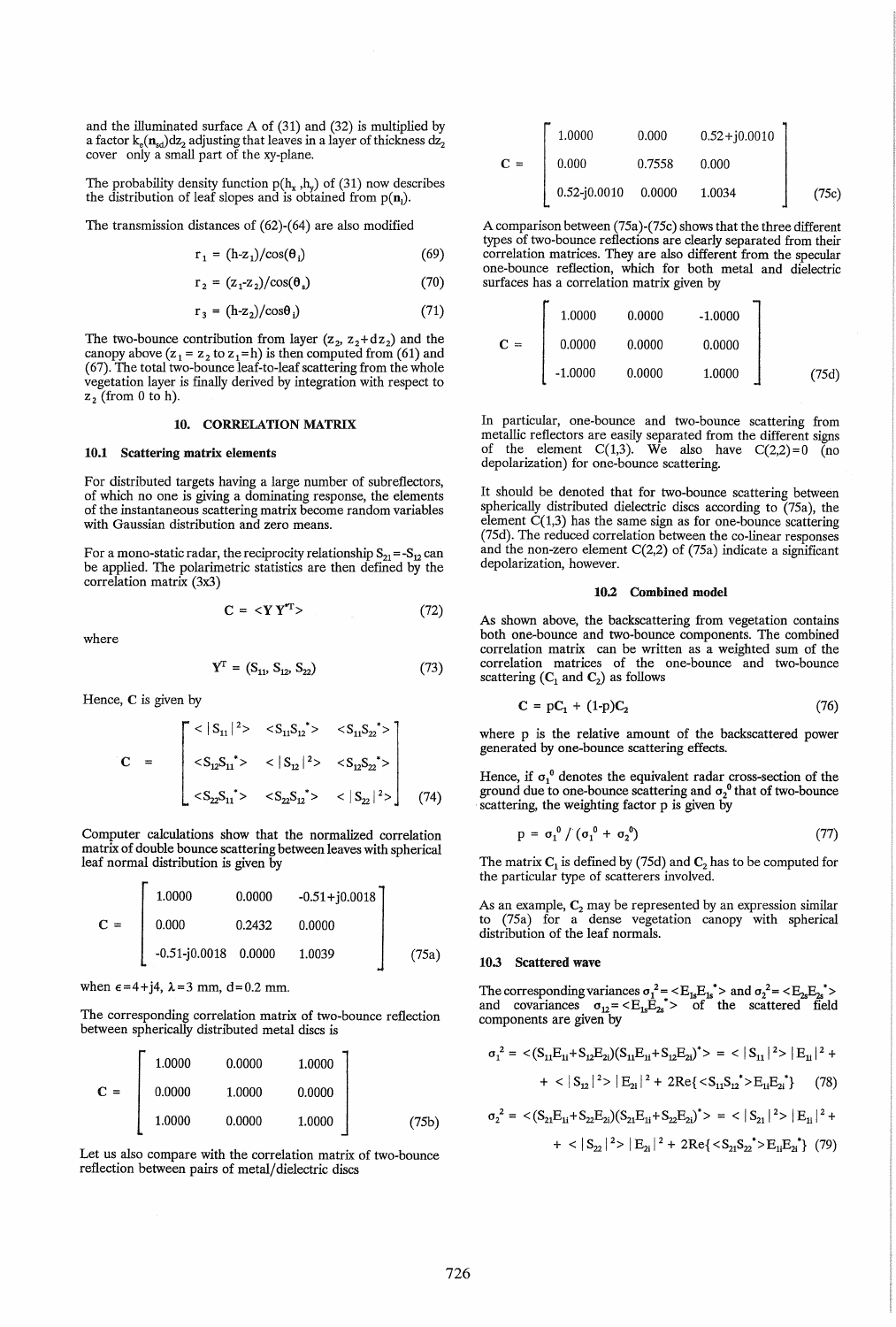$$
\sigma_{12} = \langle (S_{11}E_{1i} + S_{12}E_{2i})(S_{21}E_{1i} + S_{22}E_{2i})^* \rangle =
$$
  
=  $\langle S_{11}S_{21}^* \rangle |E_{1i}|^2 + \langle S_{12}S_{22}^* \rangle |E_{2i}|^2$   
+  $\langle S_{11}S_{22}^* \rangle E_{11}E_{2i}^* + \langle S_{12}S_{21}^* \rangle E_{21}E_{1i}^*$  (80)

where  $E_{1i}$  and  $E_{2i}$  are defined by the polarization state of the incident wave.

The complex correlation coefficient between the two components of the scattered field is obtained from

 $\rho = \text{Re}\{\sigma_{12}/\sigma_1\sigma_2\}$ 

$$
\rho_c = \rho - j\mu = \sigma_{12}/\sigma_1\sigma_2 \tag{81}
$$

(82)

where

$$
\mu = -\text{Im}\{\sigma_{12}/\sigma_1\sigma_2\} \tag{83}
$$

#### 11. PROBABILITY DENSITY FUNCTIONS

The scattered field  $E_s = (E_{1s}, E_{2s})$  can be expressed in real and imaginary parts as follows:  $E_{1s} = X_1 + jY_1$  and  $E_{2s} = X_2 + jY_2$ .

The probability density function of the scattered field components  $(X_1, X_2, Y_1, Y_2)$  is then

$$
p(X_1, X_2, Y_1, Y_2) = (1/4\pi^2 D^2) \exp\{- (1/2D^2) [\sigma_2^2 (X_1^2 + Y_1^2) + \sigma_1^2 (X_2^2 + Y_2^2) - 2\rho \sigma_1 \sigma_2 (X_1 X_2 + Y_1 Y_2) - 2\mu \sigma_1 \sigma_2 (X_1 Y_2 - Y_1 X_2)] \}
$$
 (84)

where

$$
D^2 = \sigma_1^2 \sigma_2^2 (1 - \rho^2 - \mu^2) \tag{85}
$$

The parameters  $\sigma_1$ ,  $\sigma_2$ ,  $\rho$  and  $\mu$  can be expressed in terms of the scattering matrix elements and the incident wave according to  $(78)$ - $(83)$ .

As an alternative,  $E_{1s}$  and  $E_{2s}$  can be expressed in polar form

$$
E_{1s} = r_1 \exp(j\theta_1) \tag{86}
$$

$$
E_{2s} = r_2 \exp(j\theta_2) \tag{87}
$$

The probability density function  $p_1(r_1,r_2,\theta_1,\theta_2)$  is then derived from

$$
p_1(r_1, r_2, \theta_1, \theta_2) dr_1 dr_2 d\theta_1 d\theta_2 = p(X_1, X_2, Y_1, Y_2) dX_1 dX_2 dY_1 dY_2
$$
 (88)

After introducing the Jacobian determinant, we derive

$$
p_1(r_1,r_2,\theta_1,\theta_2) = (r_1r_2/4\pi^2D^2) \exp\{-(1/2D^2)[\sigma_2^2r_1^2 + \sigma_1^2r_2^2 -
$$

$$
-2\rho\sigma_1\sigma_2r_1r_2\cos(\theta_1-\theta_2)+2\mu\sigma_1\sigma_2r_1r_2\sin(\theta_1-\theta_2)]\} \qquad (89)
$$

Substitution of  $\Delta\theta = \theta_1 - \theta_2$  and integration with respect to  $\theta_2$ from 0 to  $2\pi$  give as a result the following probability density function of the envelopes and phase difference of the scattered polarization components

$$
p_2(r_1, r_2, \Delta \theta) = (r_1 r_2 / 2\pi D^2) \exp\{- (1/2D^2) [\sigma_2^2 r_1^2 + \sigma_1^2 r_2^2 - 2\rho \sigma_1 \sigma_2 r_1 r_2 \cos(\Delta \theta) + 2\mu \sigma_1 \sigma_2 r_1 r_2 \sin(\Delta \theta)]\}
$$
(90)

The polarization ellipse is defined by its rotation and ellipticity angle  $\psi$  and  $\chi$ , respectively. The polarization characteristics can be nicely described using the Poincare' sphere, where  $2x$  is the latitude and  $2\psi$  is the longitude; see Ulaby and Elachi (1990).

Linear polarization is mapped on the equator of the sphere  $(2\chi=0)$  with  $2\psi=0$  and  $\pi$  corresponding to vertical and horizontal polarization, respectively. Circular polarization is represented by  $2\chi = \pi/2$  (left-handed) and  $-\pi/2$  (right-handed) i.e. the two poles.

The rotation and ellipticity angles fluctuate strongly as a result of the randomness of the scattered wave. After introducing the ratio y= $\sigma_1/\sigma_2$ , the average values of the rotation and ellipticity angles  $\psi_m$  and  $\chi_m$  can be expressed as

$$
\sin(2\chi_m) = -2\mu y / [(y^2 + 1)^2 - 4y^2(1 - \rho^2 - \mu^2)]^{1/2}
$$
 (91)

$$
\cos(2\psi_{\rm m}) = (y^2 - 1)/\{\cos(2\chi_{\rm m})[(y^2 + 1)^2 - 4y^2(1 - \rho^2 - \mu^2)]^{1/2}\} (92)
$$

$$
\sin(2\psi_{\rm m}) = 2\rho y / \{\cos(2\chi_{\rm m})[(y^2+1)^2-4y^2(1-\rho^2-\mu^2)]^{1/2}\}\tag{93}
$$

and the fluctuations of  $\psi$  and  $\chi$  are described by the probability density function  $p(\psi, \chi)$  as follows (Axelsson, 1992)

$$
p(\psi,\chi) = T(\psi,\chi) / N(\psi,\chi)
$$
 (94)

where  $T(\psi, \chi)$  and  $N(\psi, \chi)$  are defined as

$$
T(\psi,\chi) = 4(1-\rho^2-\mu^2) |\cos(2\chi)| \qquad (95)
$$

$$
N(\psi, \chi) = \pi \{ (y+1/y) + (1/y-y) \cos(2\psi) \cos(2\chi)
$$

$$
-2[\rho\sin(2\psi)\cos(2\chi)-\mu\sin(2\chi)]\}^2\tag{96}
$$

For  $\sigma_1 = \sigma_2$  or y=1, it is found from (94)-(96) that  $p(\psi, \chi)$ depends solely on  $\chi$ . This case occurs for circular polarized waves.

Figure 5 shows some representative graphs of  $p(\psi, \chi)$  for double bounce-scattering betweeen leaves for different polarizations of the incident wave. The corresponding responses from twobounce scattering between pairs of metallic/dielectric discs are shown in Figure 6.

Figure 7 displays  $p(\psi, \chi)$  of the combined response from onebounce and two-bounce reflections as defined by (75d), (75a) and (76)-(77) for  $\sigma_1^0$ =4 $\sigma_2^0$ , which means dominating one-bounce scattering  $(p=0.8)$ .

At the interpretation of the graphs, we should notice that onebounce scattering gives strong peaks at the following angles:

- a) E<sub>i</sub>=(1,0), vertical polarization:  $2\psi = 0$ ,  $2\chi = 0$
- b) E<sub>i</sub>=(0,1), horizontal polarization:  $2\psi = \pi$ ,  $2\chi = 0$
- c)  $E_i = (1, j)$ , circular right-handed polarization, gives left-handed polarization as response:  $2\chi = \pi/2$ .

The corresponding two-bounce responses from metallic discs are given by:

- a) E<sub>i</sub>=(1,0) i.e. vertical polarization:  $2\psi = 0$ ,  $2\chi = 0$
- b) E<sub>i</sub>=(0,1) i.e. horizontal polarization:  $2\psi = \pi$ ,  $2\chi = 0$
- c)  $E_i = (1, j)$  i.e. circular right-handed polarization gives also right-handed polarization as response:  $2\chi = -\pi/2$ .

As shown by the graphs, there are significant differences in the polarization response  $p(\psi, \chi)$  for all the three cases. For circular right-handed polarization, the position of the ridge along the  $\chi$ axis is a good indicator of the type of reflection. Hence, the metal/dielectric disc combination of Figure 6 shows a negative x-angle, the dominating one-bounce reflection of Figure 7 gives a positive x-angle, while the two-bounce reflections from dielectric discs (Figure 5) fall between.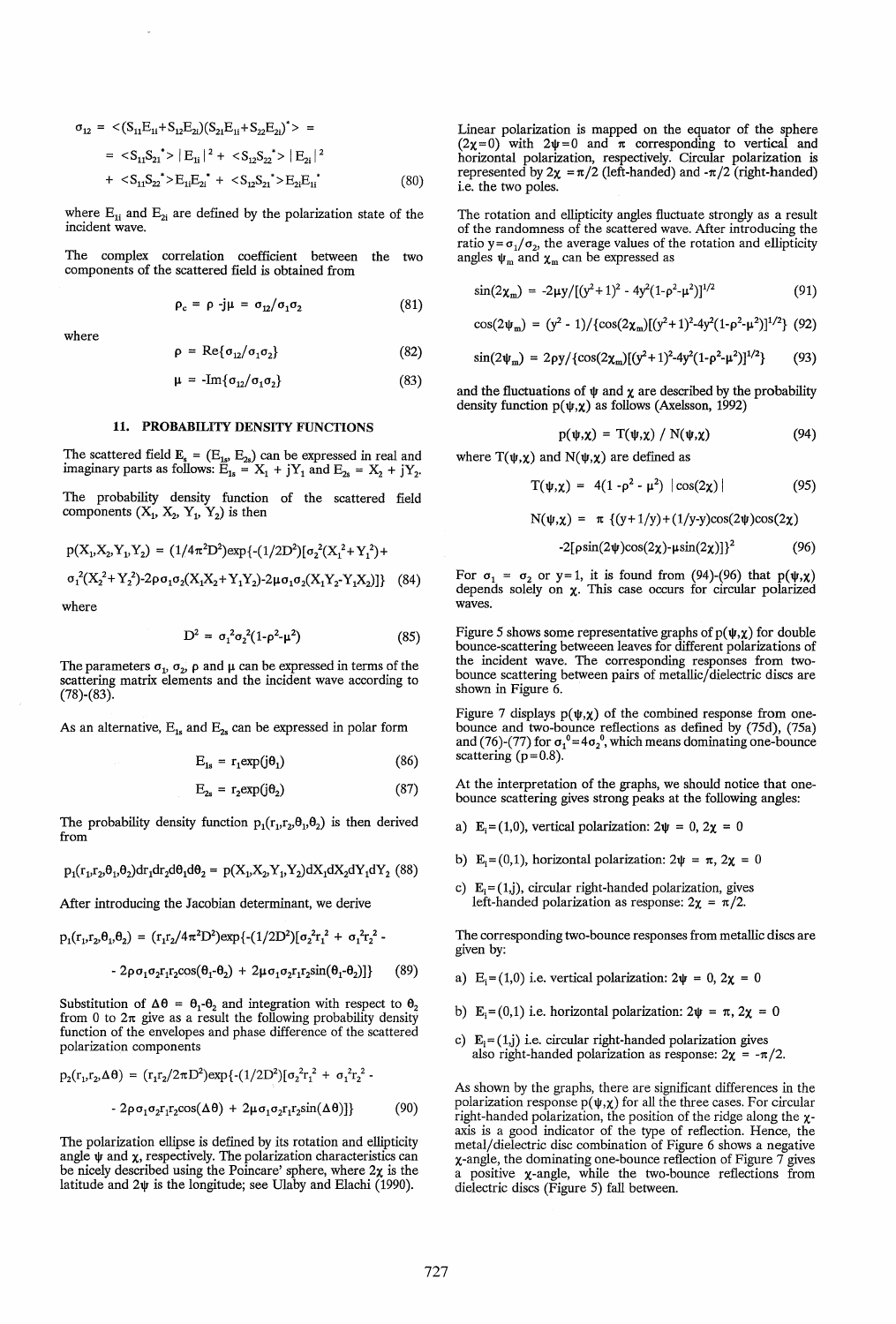# ACKNOWLEDGEMENTS

This paper presents results from two different research programs: (i) The IT-4 project on IR/mm-wave models of targets and terrain backgrounds, jointly funded by the Swedish Defence Material Administration (FMV) and Saab Missiles AB, and (ii) Remote Sensing by IR and microwave techniques, supported by the Swedish Board of Space Activities. Parts of the work were performed at the Swedish Defence Research Establishment at Linkoping (FOA-360).

#### **REFERENCES**

Axelsson, S.RJ., 1991. Polarization dependence of two-bounce scattering from disc objects located above a rough ground surface. Proc. 24th Symp.Rem.Sens. Environm., Rio de Janeiro, 27-31 May 1991.

Axelsson, S.RJ., 1992. Polarimetric statistics of electromagnetic waves scattered by distributed targets. Swedish Defence Research Establishment, Linkoping , Technical Report C 30656- 3.3, ISSN 0347-3708.

Born, M. and E. Wolf, 1975. Principles of Optics. Pergamon Press, Fifth Edition, Oxford.

Mätzler, C. and A. Sume, 1989. Microwave radiometry of leaves. Proceedings of the specialist meeting on microwave radiometry and Remote Sensing applications, Florence, Italy, March 1988.

Tsang, L., J.A. Kong and R.T. Shin, 1985. Theory of Microwave Remote Sensing. Wiley-Interscience, New York.

Ulaby, F.T., R.K. Moore and A.K. Fung, 1982. Microwave Remote Sensing. Addison-Wesley Publ. Co., London.

Ulaby, F.T., and C. Elachi, 1990. Radar Polarimetry for Geoscience Applications. Artech House, Norwood.



Figure 1. Predicted distributions of the phase angle difference  $\phi_{VV}$ - $\phi_{HH}$  between the two-bounce reflection coefficients (S<sub>VV</sub> and  $S<sub>HH</sub>$ ) when the incident wave is scattered by a cloud of discs with spherical distribution of the normal directions ( $\epsilon = 4 + j4$ ,  $\lambda = 3$ mm,  $d = 0.2$  mm).

# PROBABILITY DENSITY FUNCTIONS OF DISC NORMAL DIRECTION



Figure 2. Examples of probability density functions of the leaf normal direction  $p(n_1)$ .

# VOLUME BACKSCATTERING FROM A CLOUD OF OPAQUE DISCS (HH AND VV).



Figure 3. Single-bounce volume backscattering (VV and HH) from opaque spherically distributed leaves ( $\epsilon = 4 + i4$ ).